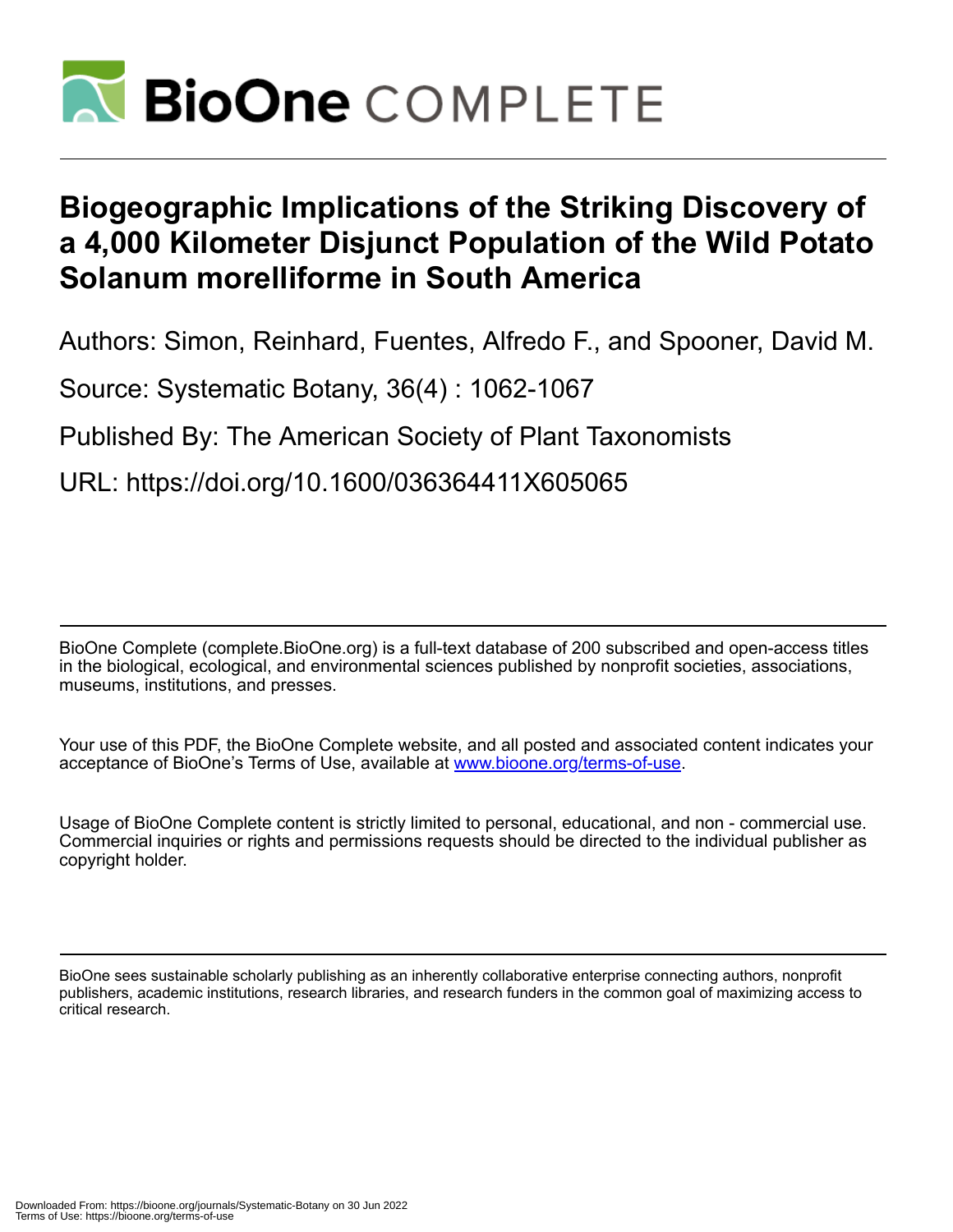## **Biogeographic Implications of the Striking Discovery of a 4,000 Kilometer Disjunct Population of the Wild Potato** *Solanum morelliforme* **in South America**

### $\bf{Reinhard~Simon,^1~Alfredo~F.~Fuentes,^2~and~David~M.~Spooner^{3,4}}$

<sup>1</sup>International Potato Center, Apartado 1558, Lima 12, Peru

International Potato Center, Apartado 1558, Lima 12, Peru 2 Herbario Nacional de Bolivia and Missouri Botanical Garden, Campus Universitario, Cota Cota, Calle 27,

Casilla 10077 Correo Central, La Paz, Bolivia. 3 USDA, Agricultural Research Service, Department of Horticulture, University of Wisconsin, 1575 Linden Drive,

Madison, Wisconsin 53706-1590 U.S.A.

<sup>4</sup>Author for correspondence (david.spooner@ars.usda.gov)

#### *Communicating Editor: Fernando Zuloaga*

 *Abstract—Solanum morelliforme* is an epiphytic wild potato ( *Solanum* section *Petota* ) species widely distributed throughout central Mexico to Honduras. A strikingly disjunct (approximately 4,000 km) population was recently discovered in Bolivia, representing the first record of this species in South America, and the first species in the section growing in both North and Central America and in South America. Our maximum entropy analysis of 19 climatic variables matches the occurrence of the South American locality with great precision. It demonstrates the strong predictive quality of this procedure and suggests similar localities where this species may be found, especially along the eastern slopes of the Andes in the Yungas region of southern Peru and Bolivia. In addition, the presence of *S. morelliforme* in South America adds to emerging data from yet other sources to question long-held hypotheses of the origin of section *Petota* in North and Central America.

Keywords--Disjunction, MaxEnt, randomForest method, Solanum morelliforme, wild potatoes.

 Plant species disjunctions have long held fascination for botanists, and have been the subject of major symposia (Solbrig 1972; Thorne 2004). While some recurrent patterns of plant disjunctions are evident, such as that between eastern North America and eastern Asia, almost every conceivable sort of disjunct range has been documented in plants (Raven 1972). Explanations of such disjunctions have been the subject of heated debate, with dispersal vs. vicariance especially so, but most recognize that both processes are likely to be the cause of disjunctions (Stace 1989). Disjunctions involve recent events of morphologically similar parent and colonizing species to those more ancient, involving taxa related only at the genus and family level; distinguished as autodisjuncts vs. allodisjuncts by Turner (1972) . The focus of this study is the recent discovery of an apparent autodisjunct of an epiphytic wild potato ( *Solanum* L. section *Petota* Dumort.).

*Solanum* section *Petota* contains about 100 wild species (Spooner 2009) distributed from the southwestern U.S. A. to Uruguay and adjacent central Argentina and Chile, and four cultivated species (Spooner et al. 2007; Ovchinnikova et al. 2011 ) native to South America. *Solanum morelliforme* Bitter & Muench is a diploid  $(2n = 24)$ , self-incompatible, epiphytic member of the section, widespread throughout central Mexico (southern Jalisco to Querétato and Veracruz), south to southern Honduras, growing from 1,870–3,050 m in elevation (Spooner et al. 2004). It has small round tubers, from  $0.5-1$ cm in diam, and produces 5–15 seeds per fruit. The presence of tubers clearly identifies this as a member of sect. *Petota* . *Solanum morelliforme* is distinctive with its simple leaves, relatively small stature (stems 2–3 mm wide at base, 0.1–0.5 m tall), epiphytic habit, and is impossible to be confused with any other wild potato. It is most similar to *S. clarum* Correll, its sister species (Spooner et al. 2004), distributed in southern Mexico and Guatemala, from which it can be distinguished by its lanceolate to ovate-lanceolate leaves (ovate in *S. clarum* ). It is the only epiphytic wild potato, growing on horizontal branches of mature *Arbutus* L., cyprus, elm, juniper, pine, or oak trees, often in moss and organic litter (Spooner et al. 2004; Fig. 1). Field studies in Mexico and Central America (Spooner

et al. 1998, 2000) showed that it is difficult to find in previously documented localities that had been logged and reforested, suggesting that its range is being reduced by deforestation.

 Recent field work in Bolivia discovered an amazingly disjunct record of *S. morelliforme*, about 4,000 km south of its previously southernmost record in Honduras: BOLIVIA. La Paz: Prov. Franz Tamayo, Parque Nacional Madidi, sector Tocoaque, between Keara y Mojos, 14°37′02.0″S, 68°57′14.2″W, 1,989 m; wet mountain yungas forest and riverside vegetation, *A. Fuentes, D. Alanes & M. Chambi 15562* (LPB) (Fig. 2). This collection was unexpected. The 4,000 km disjunction is of interest in itself, especially for a species occupying such a specialized epiphytic habitat. Prior to this discovery, there was no wild potato known to span both North and Central America and South America. This collection provides an opportunity to explore the predictive utility of probabilistic species distribution tools (Thuiller and Münkemüller 2010). In addition, in combination with recent phylogenetic data, it forces a reevaluation of long-held biogeographic hypotheses regarding the origin of section *Petota* .

#### MATERIALS AND METHODS

Environmental Data Preparation-A georeferenced database of 76 records of *S. morelliforme* (from Spooner et al. 2004) was annotated with 19 bioclimatic variables using the Worldclim database (Hijmans et al. 2005): annual mean temperature, mean monthly temperature range, isothermality (daily temperature range as a fraction of seasonal temperature range), temperature seasonality (coefficient of variance - CV \* 100), maximum temperature of warmest month, minimum temperature of coldest month, temperature annual range, mean temperature of wettest quarter, mean temperature of driest quarter, mean temperature of warmest quarter, mean temperature of coldest quarter, annual precipitation, precipitation of wettest month, precipitation of driest month, precipitation seasonality (CV), precipitation of wettest quarter, precipitation of driest quarter, precipitation of warmest quarter, and precipitation of coldest quarter. We also used latitude and altitude for a total of 21 variables.

 *Environmental Modeling—* To test whether the new Bolivian locality falls within the environmental range of *S* . *morelliforme* we used the program MaxEnt (Phillips et al. 2006) with the 76 records from the northern hemisphere as a training set and the sole record from the southern hemisphere as a test record, using the 21 niche variables as predictors (model 1).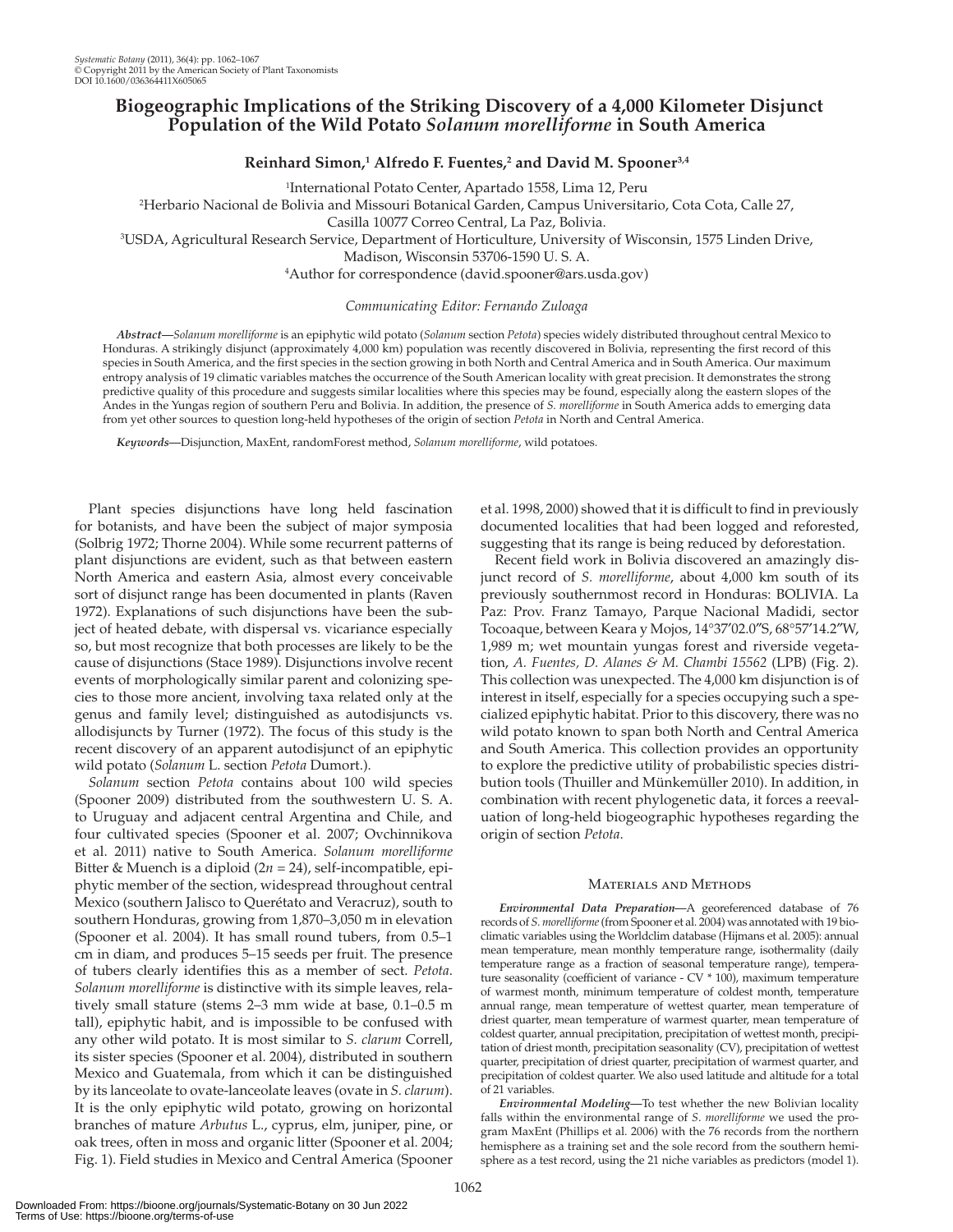

 Fig. 1. Habitat of *Solanum morelliforme* ( *Spooner et al. 7004* ) on a horizontal branch of a large pine tree in Guatemala, Totonicipán: 6.6 km E of Totonicipán (Ronald van den Berg on David Spooner's shoulders and Victor Martínez taking notes).

As a complementary analysis we used the randomForest algorithm as implemented in the R package (Liaw and Wiener 2002) to test whether the Bolivian record could be classified as different using another method. The results of the MaxEnt algorithm were used to describe the most important niche variables determining the distribution of *S* . *morelliforme* . Lastly, we compared a MaxEnt model including all 77 *S* . *morelliforme* records (model 2) with the first model to assess whether the inclusion of the new accession would change the predicted distribution. We calculated for both predictions the areas where the probability was above the significance threshold. The logistic probability was multiplied with the area for each 'pixel' or geographic grid cell to adjust for differences of likelihood. Then the difference of both areas was calculated subtracting 'model 2' from 'model 1'. Area probability gains and losses were expressed as a percentage of the area of model 1. Violin plots were created using the R package vioplot (Adler 2005). A distribution map was created using R (R Development Core Team 2010) and the package 'maps' (Becker et al. 2010) as well as a custom script.

#### **RESULTS**

 The MaxEnt receiver operating curve yielded an area under the curve (AUC) of 0.997 for the training data and an AUC of 0.996 for the test; together this indicates a good model. The distribution of *S* . *morelliforme* as predicted by MaxEnt established a "maximum test sensitivity plus specificity" threshold of 0.443 with a significant *p* -value of 0.00428. The threshold area of predicted occurrence is shown in Fig. 3. The Bolivian accession has a threshold value within the rounding margin of 0.4426, indicating that is within the ecological niche of the species. Also, using the randomForest algorithm as an alternative method the new locality was classified as suitable for *S* . *morelliforme* . The net area probability changes of model 2 (including the new accession record) were only about 0.6% (not shown); the changes due to inclusion of the new record were mainly areas around the new site becoming more probable; further confirming the robustness of the model.

 The most important niche variable when used alone with MaxEnt modeling is temperature seasonality (CV of the monthly mean average temperatures expressed as a percentage of the annual mean temperature). It is an expression of the variability of the climate, the higher the more variable. Other important variables among the five variables that contribute most to the overall model include altitude, isothermality (mean diurnal range/temperature annual range, which quantifies daily temperature range in relation to seasonal temperature range), precipitation of the wettest month, and absolute latitude. In most cases the niche properties of the new site in the southern hemisphere coincide with the overall pattern with an exception of latitude (Fig. 4 for details). The results from model 2 regarding the importance of the niche variables are the same.

 Other predicted sites include areas in the Dominican Republic, overlapping with two national parks. One of these, Parque Nacional Jose del Carmen Ramirez has a maximum elevation of 3,175 m, the highest point in the Antilles, and the other has areas above 1,800 m. The predicted areas in southern Brazil are in Minas Gerais around the metropolitan area of Contagem and Belo Horizonte at altitudes of 900 m and in southern Minas Gerais around the Serra das Antas at 1,500 m. One other unexpected area is close to the Peruvian coast in the Ayacucho Department around Tocyasca at 3,200–3,500 m altitude.

#### **DISCUSSION**

 *Utility of Probabilistic Species Distribution Analyses—* The correspondence of the predicted distribution of *S. morelliforme* to its occurrence in Bolivia is striking (Fig. 3). This predicted area occurs in the Yungas Peruano-Bolivianos biogeographic province of Rivas-Martínez and Navarro (2002), along the eastern slopes of Peru and the Bolivian Andes between 1,500 and 2,500 m, occupied mainly by cloud forest. In Bolivia, the wild potato species *S. chacoense* Bitter, *S* . *microdontum* Biter, and *S. violaceimarmoratum* Bitter grow there (mss. of section *Petota* in southern South America in revision) and in southern Peru grow *S. chacoense*, *S. limbaniense* Ochoa, and *S. violaceimarmoratum* (Ochoa 1999). It will be interesting to see if *S* . *morelliforme* can be found in its predicted areas. Collecting in northwesternmost Bolivia, in the Madidi region, has only begun recently. To the southeast, the Provinces of Nor Yungas and Sud Yungas are the most intensely explored parts of all Bolivia; if *Solanum morelliforme* is found there, it may have been overlooked, but this is unlikely. To the southeast, through the Departments of Cochabamba and Santa Cruz there has not been sufficient collecting in suitable habitat to make a reasonable assessment of its presence (pers. comm., Michael Nee, New York Botanical Garden).

 We know of only one other similar disjunct distribution, *Solanum aligerum* Schltdl., but this is a small tree or shrub, not an epiphyte (see Solanaceae Source, http://www.nhm.ac.uk/ research-curation/research/projects/solanaceaesource/ - treat ment by S. Knapp).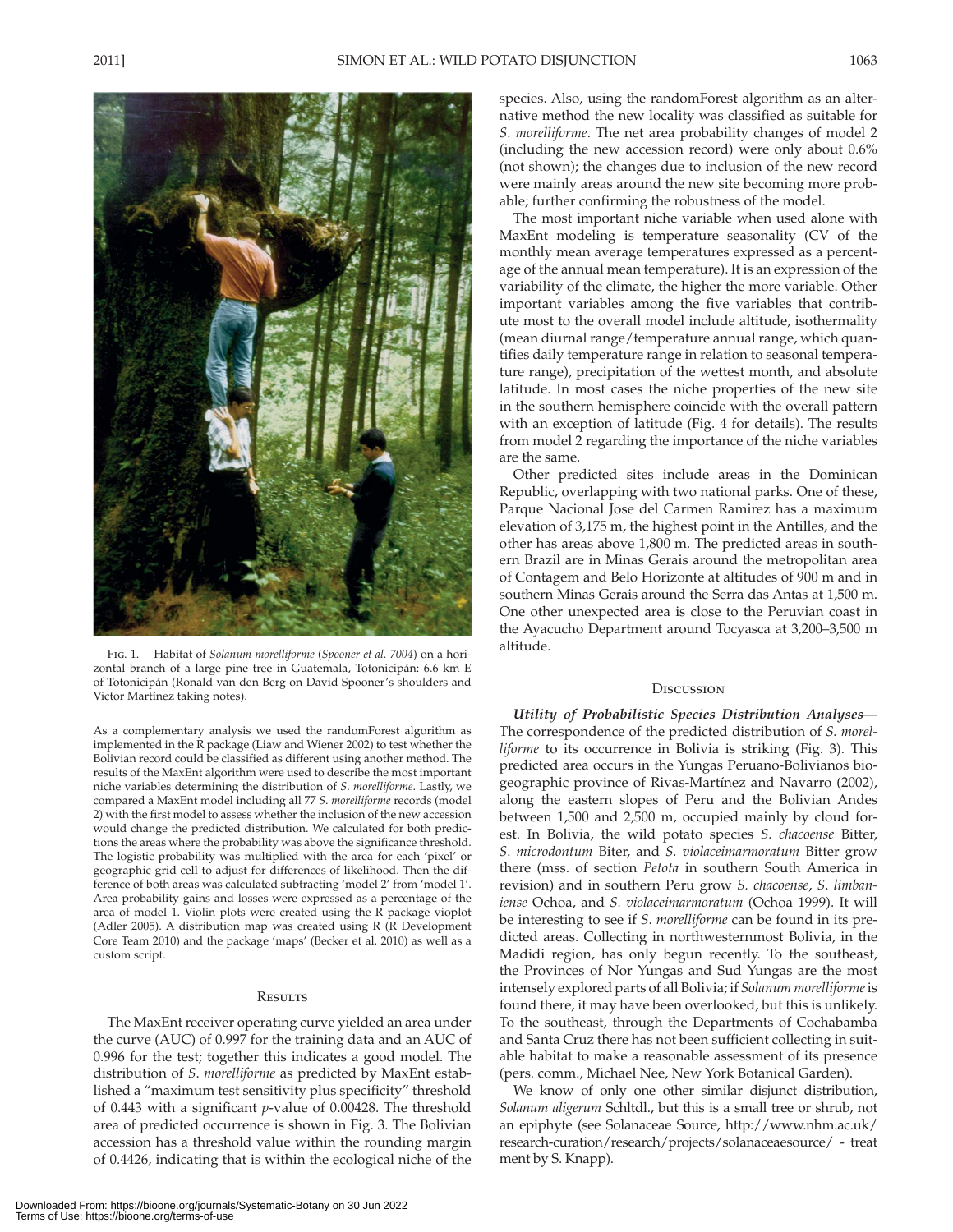

Fig. 2. Photo of *A. Fuentes, D. Alanes & M. Chambi 15562* (LPB), the new collection of *S. morelliforme* in Bolivia.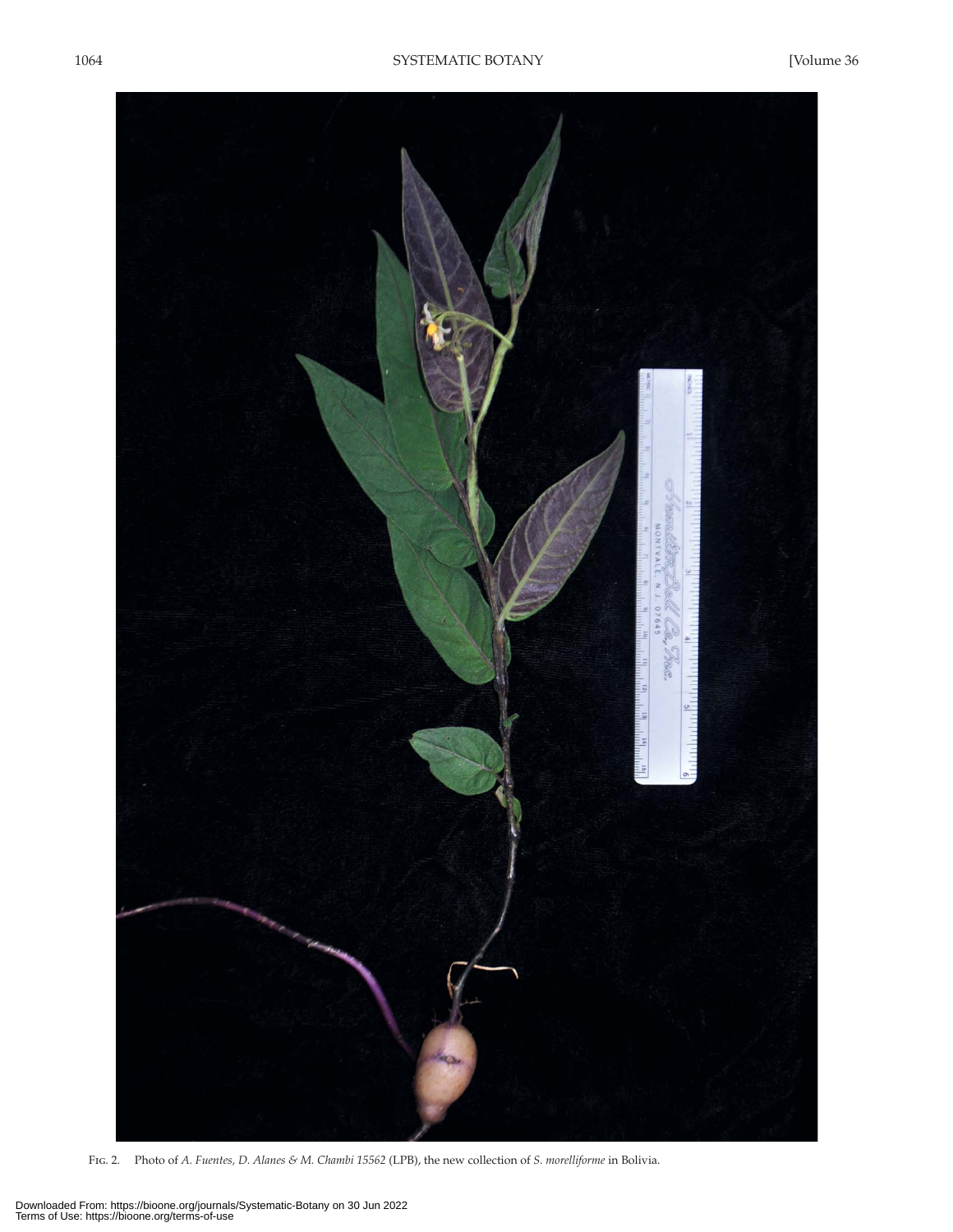

 Fig. 3. The localities of *S. morelliforme* in Mexico, Guatemala, and Honduras and the newly discovered locality 4,000 km to the southeast in northern Bolivia, north of Lake Titicaca and near the Peruvian border. Localities are set in black dots. Based on the prediction of the MaxEnt software, lighter gray squares indicate higher probabilities of the species being present, shown in southern Peru (Ayacucho Department) and in the Yungas region of Peru and Bolivia, The Dominican Republic, and southeastern Brazil.

 *Biogeographic Implications—* Hawkes (1990) hypothesized section *Petota* to have originated in the late Cretaceous to Eocene eras in North and Central America as diploid  $(2n = 2x =$ 24) species possessing white stellate corollas and B genomes. He also suggested that some of these species migrated during the mid-Eocene to Pliocene eras to South America where they evolved rotate corollas and an A genome. A return migration of A genome species to North and Central America led to the formation of  $A \times B$  allopolyploids. Plastid DNA phylogenetic results (Spooner et al. 1991) provided partial support for this hypothesis by showing all diploid B genome species from Mexico and Central America (all with white stellate corollas, including *S. morelliforme*) to form sister clades in section *Petota*, with A genome species as sister to these. Recent molecular clock data (Wang et al. 2008) indicated that eggplant and tomato/potato shared a common ancestor approximately 14 MYA and potato and tomato seven MYA, so it seems unlikely that the timing for the events proposed by Hawkes really took place in the Cretaceous – Eocene eras but the migration events are still possible.

 There were always problems, however, with Hawkes's (1990) biogeographic hypothesis in that literally all sister groups of section *Petota* (tomato and its immediate relatives, and section *Etuberosum* Buk. & Kameraz (A. Child); Spooner et al. 1993 ), were confined to South America. Separately, Rodríguez et al. (2009) showed that although a dominant phylogeny using 12 nuclear orthologs supported the North and Central American B genome species as sister to the remaining clades in section *Petota*, a minority of these orthologs supported an alternative phylogeny with some South American species (members of the "Piurana" clade) as sister. In addition, recent nuclear ortholog DNA (GBSSI) sequence data (Rodríguez et al. 2010) showed the South American species *S. circaeifolium* (possessing white stellate corollas) to form a grade with the diploid North and Central B genome species, although grouping with A genome species in the plastid data (Spooner et al. 1991), suggesting that those few South American species possessing white stellate corollas (including *S. morelliforme*) could be related to ancestral species in section *Petota*, rather than the B genome species from North and Central America.

 The discovery of *S. morelliforme* , a disjunct representative of the North and of the Central American diploid clade in South America, adds yet additional data suggesting that section *Petota* could have had a South American origin. The B genome species are well defined as a clade in recent phylogenetic studies (Spooner et al. 2008; Rodriguez et al. 2009). Clearly, the South American distribution of *S. morelliforme* could have various explanations, to include its being a remnant of this clade in South America before their migration to North and Central America and the evolution of the A genome, in contrast to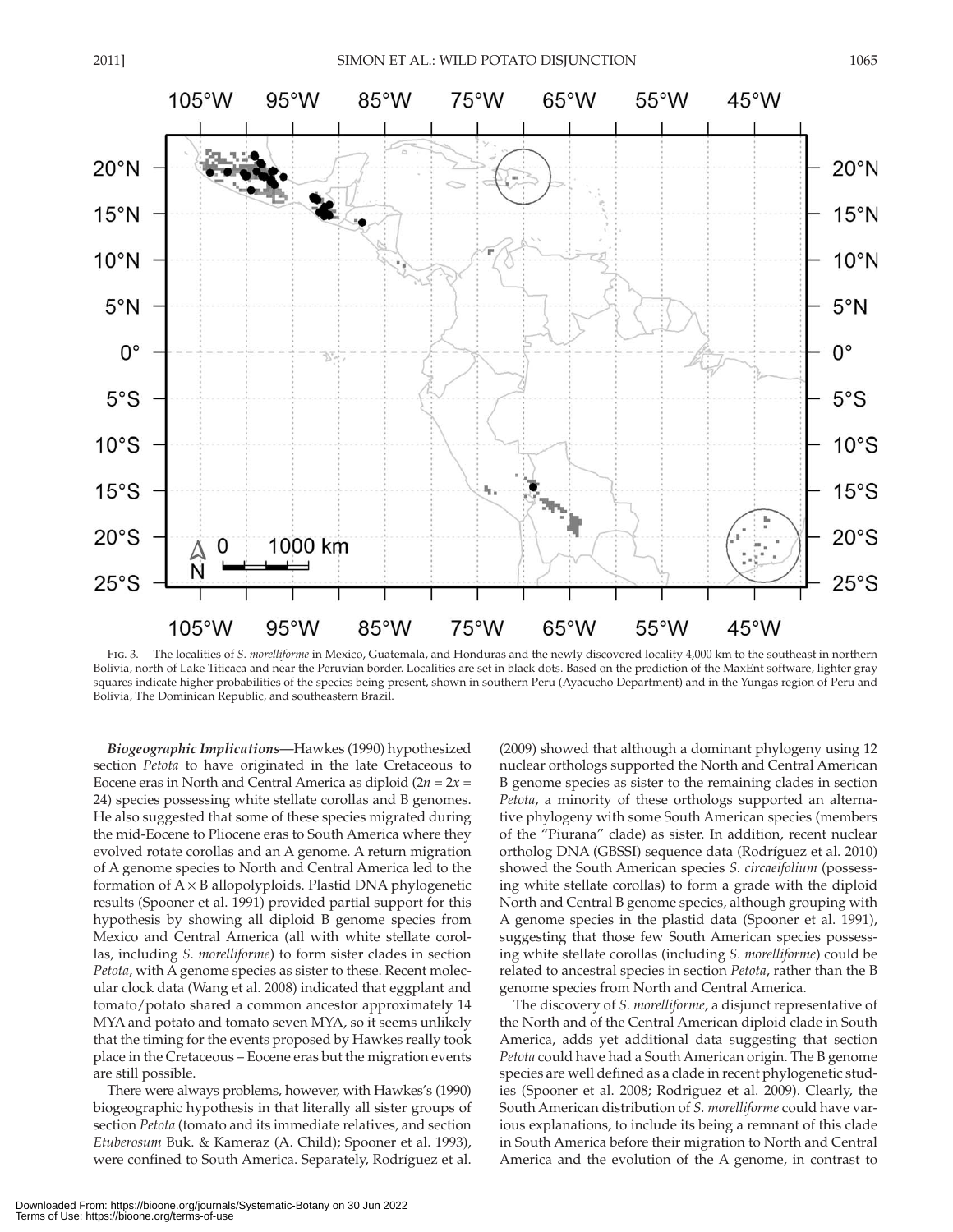

 Fig. 4. The violin plots of five niche variables identified by MaxEnt as important for the geographic distribution of *S. morelliforme* . A violin plot is similar to a box plot and combines it with probability density estimates of the data. The white dot in the middle is the median value; the black bar ranges between the lower and upper quartile. The horizontal dark grey line indicates the respective values for the new locality in Bolivia; in the case of latitude the absolute value is shown.

Hawkes's (1990) hypothesis of a B genome origin in North and Central America. At the minimum, however, the discovery of this disjunct population in South America, the recent molecular phylogenetic data described above, and the fact that the outgroups of section *Petota* are all South American, force a reconsideration of Hawkes's (1990) hypothesis of an origin of section *Petota* in North and Central America. Analyses of additional nuclear orthologs and species in sect. *Petota* (in progress) may address this question.

ACKNOWLEDGMENTS. This work was funded in part by NSF Planetary Biodiversity Inventory program grant DEB-0316614 to DMS entitled PBI *Solanum* : A worldwide treatment ( http://www.nhm.ac.uk/research-cura tion/research/projects/solanaceaesource/ ). We thank Michael Nee for information on collecting in Bolivia.

#### Literature Cited

- Adler, D. 2005. Vioplot: Violin plot. R package version 0.2. http://wsop uppenkiste.wiso.uni-goettingen.de/~dadler .
- Becker, R. A., A. R. Wilks, R. Brownrigg, and T. P. Minka. 2010. Maps: Draw geographical maps. R package version 2.1-2. http://CRAN.Rproject.org/package=maps .
- Hawkes, J. G. 1990. *The potato: Evolution, biodiversity and genetic resources*. Oxford: Belhaven Press.
- Hijmans, R. J., S. E. Cameron, J. L. Parra, P. G. Jones, and A. Jarvis. 2005. Very high resolution interpolated climate surfaces for global land areas. *International Journal of Climatology* 25: 1965-1978.
- Liaw, A. and M. Wiener. 2002. Classification and regression by random-Forest. *R News* 2: 18-22.
- Ochoa, C. M. 1999. Las papas de sudamerica: Peru (Parte I). Lima, Peru.
- Ovchinnikova, A., E. Krylova, T. Gavrilenko, T. Smekalova, M. Zhuk, S. Knapp, and D. M. Spooner. 2011. Taxonomy of cultivated potatoes (*Solanum* section *Petota* : Solanaceae) . *Botanical Journal of the Linnean Society* 165: 107 – 155 .
- Phillips, S. J., R. P. Anderson, and R. E. Schapire. 2006. Maximum entropy modeling of species geographic distribution . *Ecological Modelling* 190: 231-259
- R Development Core Team. 2010. R: A language and environment for statistical computing. Vienna, Austria: R Foundation for Statistical Computing. http://www.R-project.org.
- Raven, P. H. 1972. Plant species disjunctions: a summary. Annals of the *Missouri Botanical Garden* 59: 235 – 246 .
- Rivas–Martínez, S. and G. Navarro . 2002 . Mapa biogeográfico de América del Sur . Pp. 42 – 43 in *Geografía ecológica de Bolivia: Vegetación y ambientes*  acuáticos, eds. G. Navarro, and M. Maldonado. Cochabamba, Bolivia: Centro de Ecología Simón I, Patiño–Departamento de Difusión .
- Rodríguez, F., M. Ghislain, A. M. Clausen, S. H. Jansky, and D. M. Spooner. 2010 . Hybrid origins of cultivated potatoes . *Theoretical and Applied Genetics* 121: 1187 – 1198 .
- Rodríguez, F., F. Wu, C. Ané, S. Tanksley, and D. M. Spooner. 2009. Do potatoes and tomatoes have a single evolutionary history, and what proportion of the genome supports this history? *BMC Evolutionary Biology* 9: 191 , doi: 10.1186/1471-2148-9-191.
- Solbrig, O. T. 1972. Disjunctions in plants: a symposium. Annals of the *Missouri Botanical Garden* 59: 105-106.
- Spooner, D. M. 2009. DNA barcoding will frequently fail in complicated groups: an example in wild potatoes . *American Journal of Botany* 96: 1177-1189.
- Spooner, D. M., G. J. Anderson, and R. K. Jansen. 1993. Chloroplast DNA evidence for the interrelationships of tomatoes, potatoes, and pepinos (Solanaceae) . *American Journal of Botany* 80: 676 – 688 .
- Spooner, D. M., R. Hoekstra, R. G. van den Berg, and V. Martínez. 1998. *Solanum* sect. *Petota* in Guatemala: taxonomy and genetic resources . American Journal of Potato Research 75: 3-17.